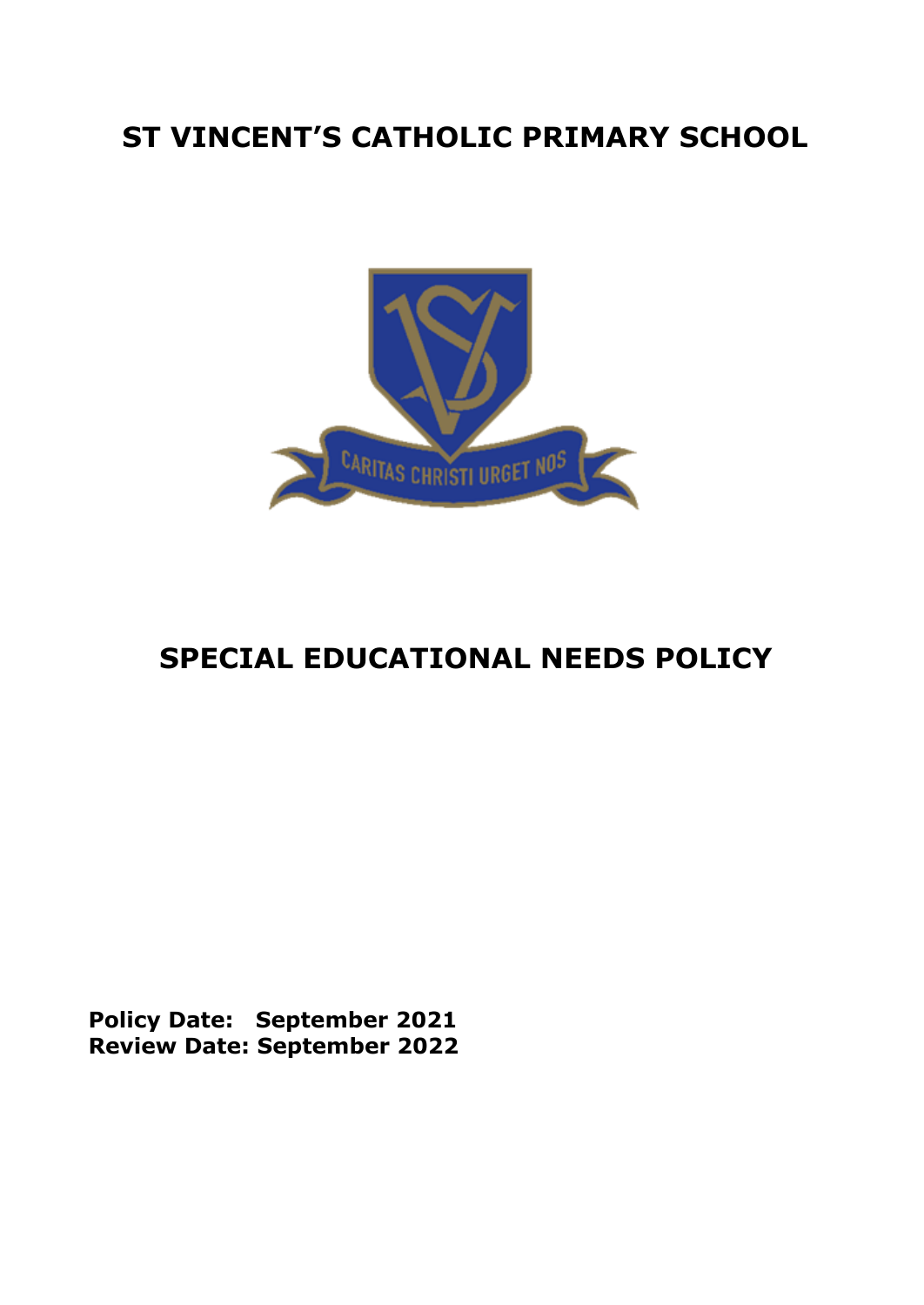# **Mission Statement**

# *Caritas Christi Urget Nos*

# *The love of Christ urges us to care for each other and strive for excellence in everything we do.*

# **St Vincent's Primary School Special Educational**

# **Needs Policy**

This policy complies with the statutory requirement laid out in the SEND Code of Practice 025 (Sept 2014) 3.65 and has been written with reference to the following guidance and documents:

- SEN Code of Practice
- Equality Act 2010
- Schools SEN Information Report Regulations 2014
- Statutory Guidance on Supporting pupils at school with medical conditions 2014
- The National Curriculum in England Key Stage 1 and 2 2015
- Safeguarding Policy
- Accessibility Plan
- Teachers Standards

This policy is complemented by and should be considered alongside the following school policies:

- Behaviour Policy
- Anti-Bullying Policy
- Health and Safety Policy
- Subject Policies
- Attendance Policy
- School Admission Policy
- Single Equality Scheme

**This policy was created by the school's SENCO with the SEN Governor in liaison with the School Senior Leadership Team, staff and parents of pupils with SEND.**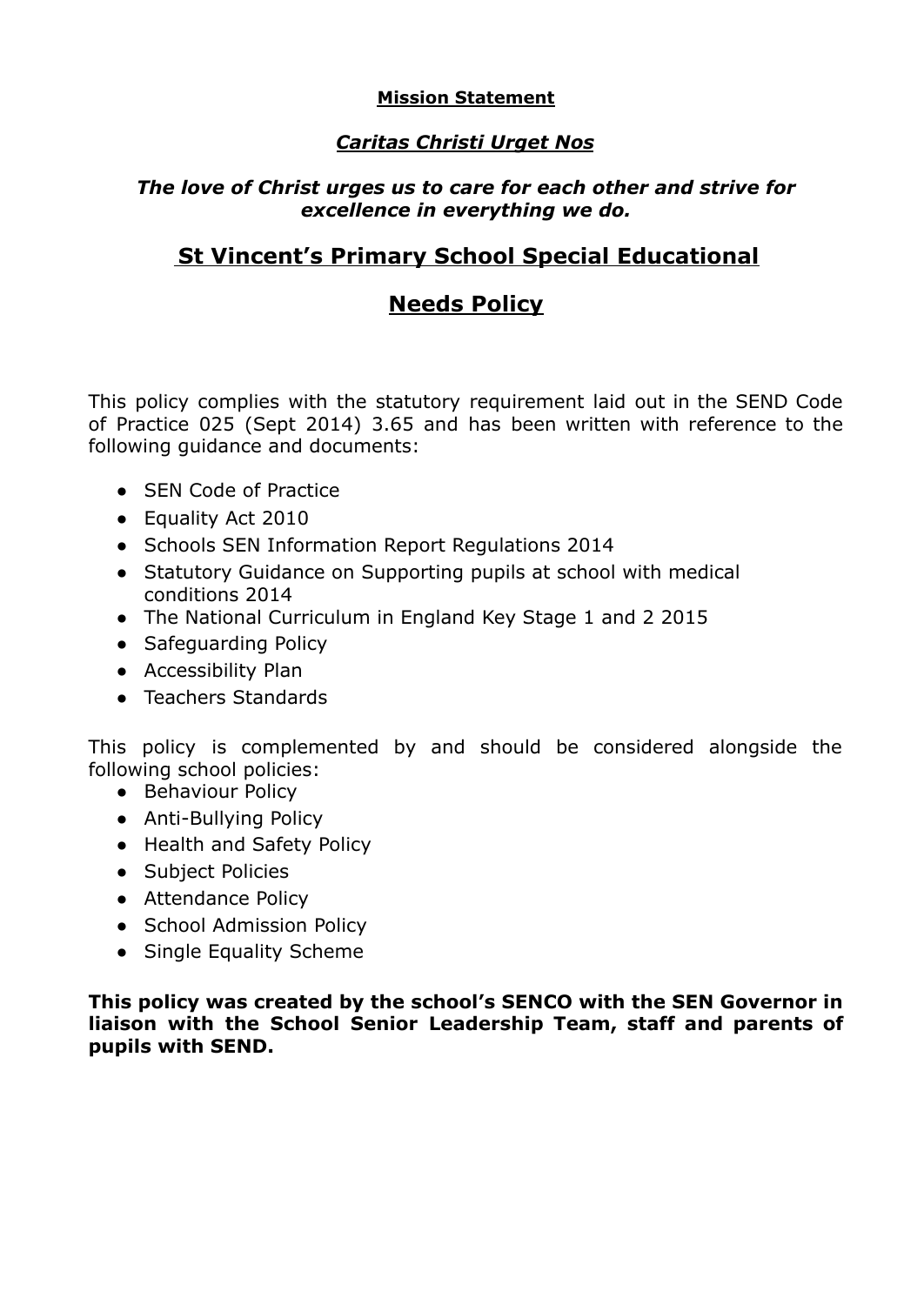## **Vision**

St Vincent's School is committed to inclusion and to removing potential barriers to learning and achievement.

At St. Vincent's School we are committed to the care and concern for all our children and their parents, as part of our Catholic Community. We endeavor to support each pupil to reach their potential. Our vision is the equality of opportunity for **all** pupils.

True to our mission statement, we will endeavour to recognise and acknowledge the differences between children and the worth of each individual child. We will seek to be positive in our efforts to lead them towards a full life; mentally, physically, emotionally and spiritually.

We define SEN in the following way:

- A significantly greater difficulty in learning than the majority of children of the same age
- A disability or physical impairment which prevents or hinders children from learning
- An emotional or behavioural difficulty that impedes the child's own learning, or that of other children.

We work in close partnership with parents/carers who play an active and valued role in their child's education.

# **Principles**

At St Vincent's our objectives are to ensure:

- Early identification of special educational needs
- Removal of barriers to learning and achievement
- Effective assessment and monitoring of needs
- A relevant, graduated response to pupil's needs
- Appropriate provision for pupils with SEN
- All children are given equality of opportunity to participate fully in school activities
- All children have access to a broad and balanced curriculum, differentiated as appropriate to meet individual needs
- All children have opportunities to meet personal standards of excellence
- Maximum opportunities for effective inclusion throughout the school to develop children's independence, as appropriate to their level of need
- Effective partnership between parents, school and outside agencies
- Children's views are valued and listened to
- Delivery of relevant in service training (INSET)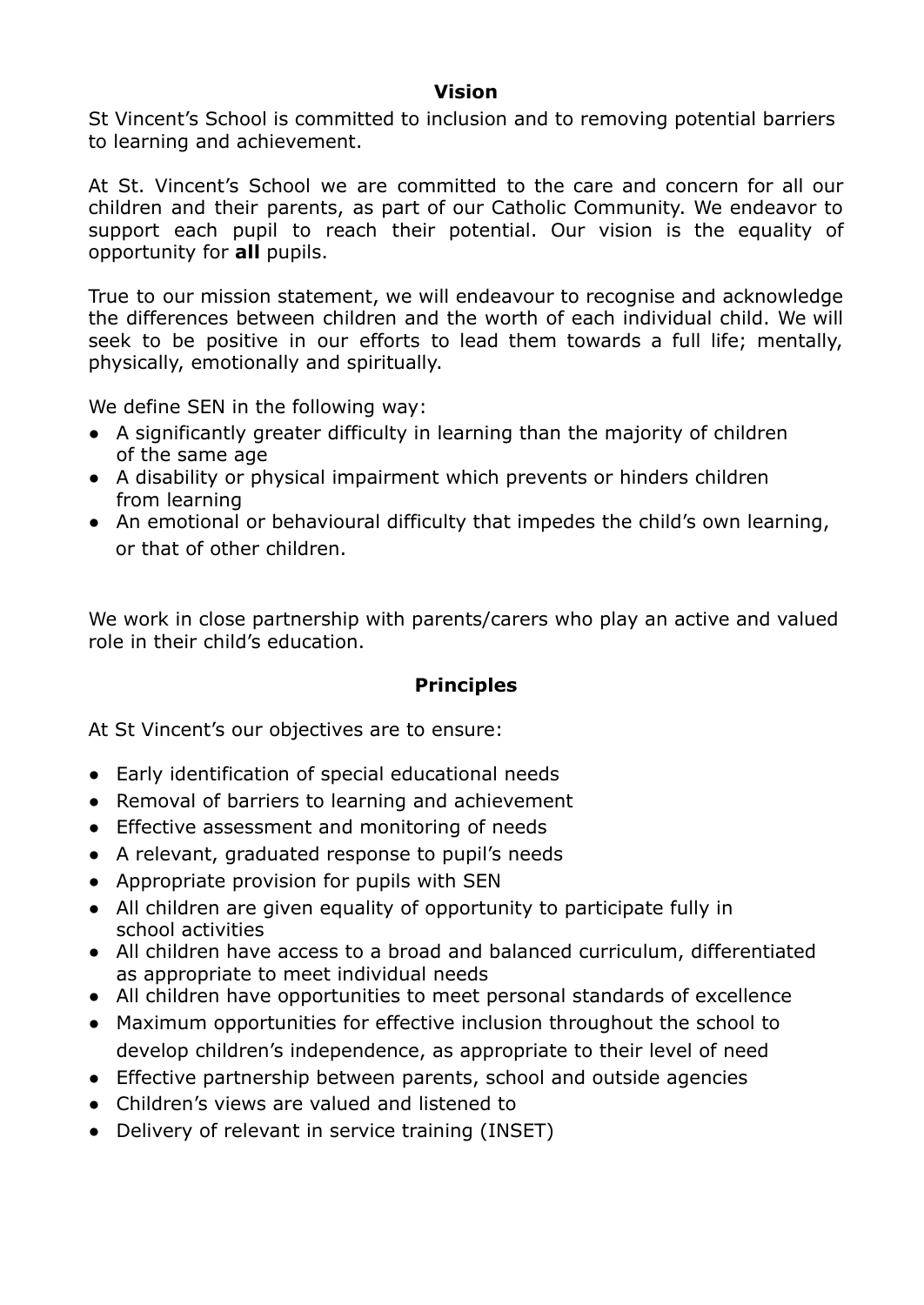# **Key Information**

## **Admissions**

Children with SEN are welcomed into St Vincent's School. The school makes provision for children with physical difficulties, sensory impairments, learning difficulties, communication and emotional difficulties. Successful inclusion is ensured by close liaison with parents and professionals in order to ascertain and meet individual needs.

## **Inclusion and Integration Arrangements**

Work will be differentiated by task, support input or outcome to meet the individual needs of pupils and applies to all children on the SEN School Profile. If it is deemed necessary and appropriate, a child or group of children may be withdrawn from the classroom situation for a period of time for focused support in any given area. The SENCO will be aware of this arrangement and the class teacher will ensure that the child does not miss a balanced curriculum due to withdrawal.

## **The Special Educational Needs Coordinator (SENCO)**

The school has identified special needs coordinator: Ms Malone. The SENCO is responsible for:

- The implementation of this policy
- Liaising with and advising fellow staff members in the identification, assessment and planning for children's needs
- Line management of the team of Teaching Assistants
- Co-ordinating provision for children with SEN
- Maintaining a Provision Map which details the various programmes and arrangements in place to meet the identified needs
- Overseeing the records of all pupils with SEN
- Overseeing and maintaining resources for special educational needs
- Liaising with parents of children with SEN (along with Class/Support Teachers)
- Contributing to the in-service training of staff
- Liaising with external agencies including the Educational Psychology Service and other support agencies

Every teacher is expected to take responsibility for meeting the learning needs of all children in their care and to differentiate the curriculum appropriately. The SENCO will provide guidance and support for the staff as they work towards these aims.

# **Description of Practice within the School**

#### **Identification and Assessment Arrangements**

The school follows the guidance contained in the SEN Code of Practice (2014). The Code recognizes that children's needs and requirements may fall within or **across** four broad areas: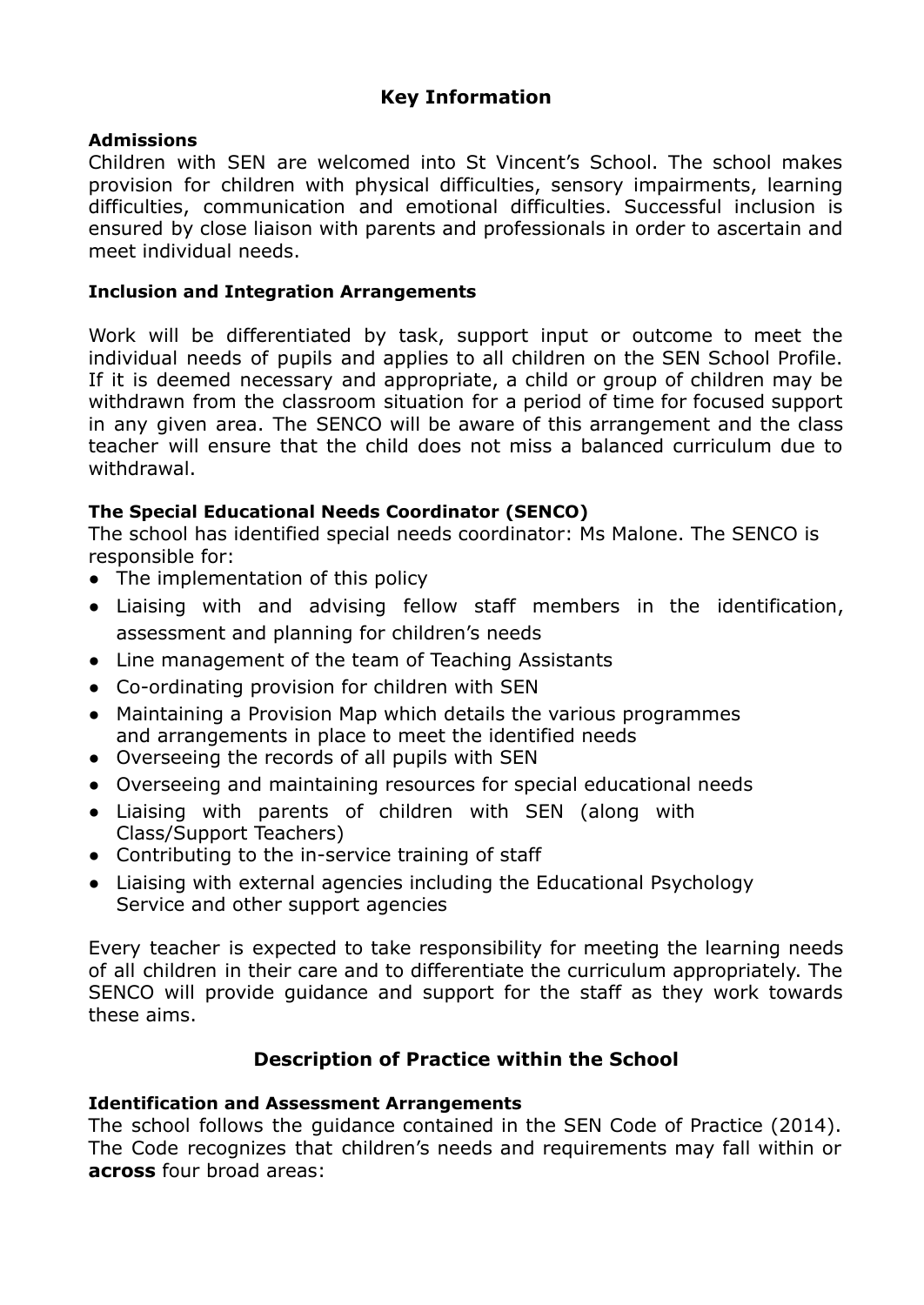- Communication and interaction
- Cognition and learning
- Social, mental and emotional health
- Sensory and/or physical development

## **Provision**

Teachers are responsible and accountable for the progress and development of the pupils in their class, including where pupils access support from Teaching Assistants or specialist staff. Where possible we will meet every child's need within the classroom by ensuring that planning and teaching are of high quality. At St Vincent's the quality of teaching for all pupils is regularly and carefully reviewed, including those children at risk of underachievement. This includes reviewing, and where necessary, improving teacher's understanding of strategies to identify and support vulnerable pupils and their knowledge of the special educational needs most frequently encountered.

Where a child is not making adequate progress despite careful identification and assessment and differentiation, the class teacher will consult with the SENCO. Together with the parents, the class teacher and SENCO will review the strategies and approaches that are currently being used and the way these might be changed or developed. Additional interventions and targeted support may be provided. Pupils will only be identified as having SEN and placed on the school's SEN profile if they do not make adequate progress once they have had access to interventions and high quality personalized teaching.

Following a review of the strategies used it may be necessary to make provision which is additional to, or different from, that which is already provided. We will seek additional information from parents/carers and in some cases, outside agencies who may be involved with the child. We may reassess needs, if appropriate, through diagnostic assessment. When we have all the available information, we will consider the findings with the parents/carers and the child where appropriate, and plan the next strategy. This may involve engaging the child in an appropriate programme and/or drawing up a Support Plan. Any provision and progress made will be discussed with parents regularly and reviewed to evaluate progress. If the child continues to make little or no progress in relation to the targets set we draw on more specialized assessments from external agencies and professionals from the Local Authority.

#### **Partnership with Parents**

At St Vincent's the involvement of parents is valued and encouraged. When a concern is first expressed in school parents will be contacted by the class teacher or the SENCO and asked for their views. Thereupon parents are consulted at all stages, for example, when their child's needs are discussed with other professionals. Parents are involved in all decision making.

It is recognised that parents may not always be able to come to school on a daily basis with their children. They are therefore encouraged to liaise through written notes. Parents are also invited to telephone or contact the SENCO to pass on information or discuss any concerns.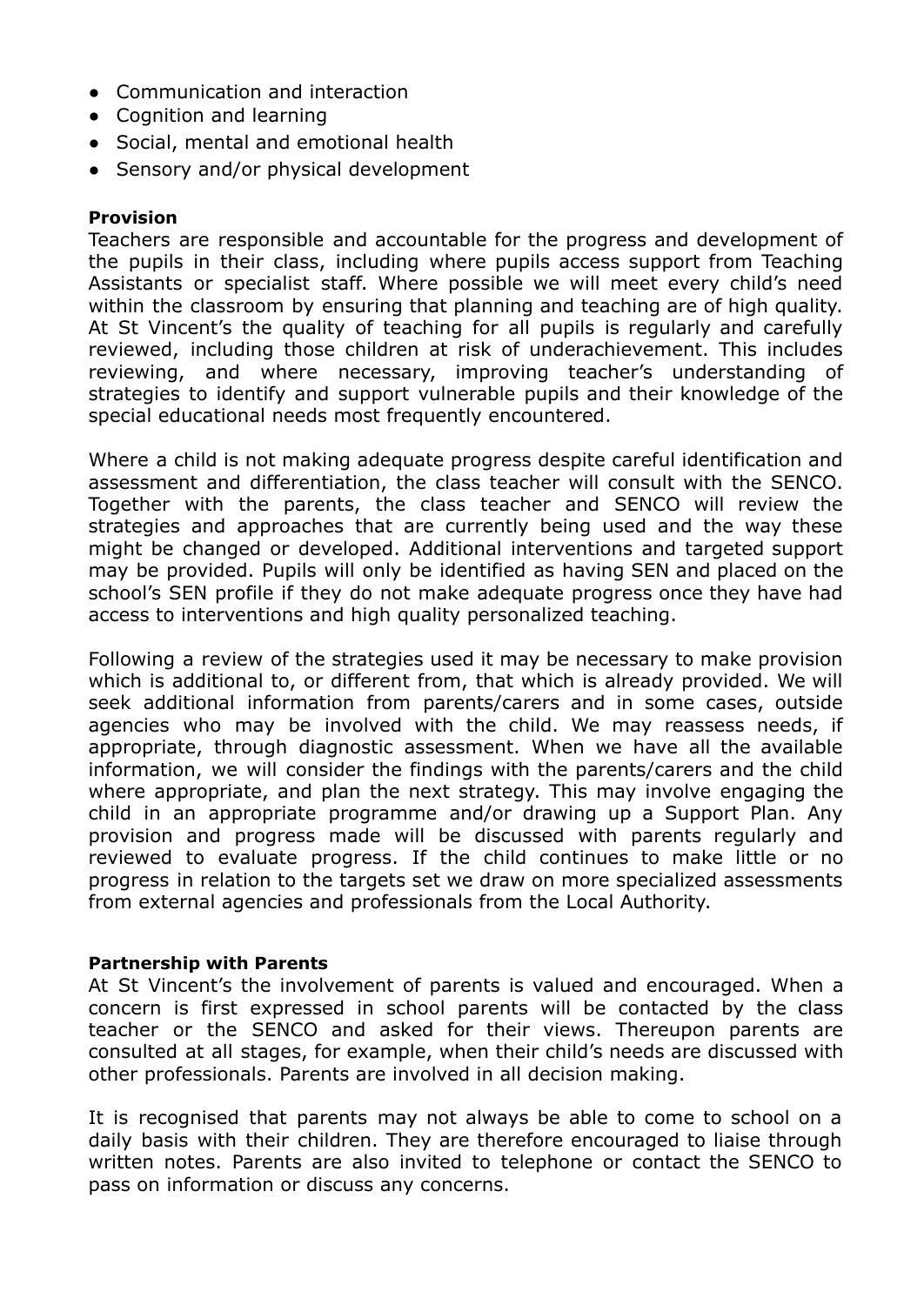## **Supporting Pupils at School with Medical Conditions**

The school recognizes that pupils at school with medical conditions should be supported appropriately so that they have full access to education, including school trips and physical education. Some children with medical conditions may be disabled and where this is the case the school will comply with its duties under the Equality Act 2010.

Some children with medical conditions may also have SEN and may have a Statement or EHC Plan. The EHCP brings together health and social needs, as well as their special educational provision and the SEND Code of Practice (2014) is followed. Please see the school's policy on managing medical conditions of pupils for further information.

#### **Arrangements for Dealing with Complaints**

The school's Complaints Policy should be followed by parents who wish to make a complaint.

#### **Training and Resources**

Many of the resources used by children who have special educational needs are available within the classroom. Any requests for further additional resources should be made to the SENCO who will review the needs and requirements of the children on the provision map.

In order to maintain and develop the quality of teaching and provision to respond to the strengths and needs of all pupils, all staff are encouraged to undertake training and development. All teachers and support staff undertake induction on taking up a post and this includes a meeting with the SENCO to explain systems and structures in place around the school's SEND provision and practice and to discuss the needs of individual pupils. The school's SENCO regularly attends the Local Authority SENCO network meetings in order to keep up to date with local and national updates in SEND. The school is a member of NASEN. The current Deputy is a Specialist Teacher in SpLD Dyslexia.

#### **Admission Arrangements**

The same admission arrangements apply to all pupils. The admissions policy is based on the agreed local authority policy. All children will be treated according to their needs in line with the school's policy for equality of opportunity. No child will be denied admission because of his or race, physical ability or academic attainment. Where a child has a particular need e.g. wheelchair access, the governors will make reasonable adjustments to ensure the child's needs are fully met. If a child is transferring into the school with a Statement or EHC Plan, or has been receiving extra support from LA centrally funded resources in their previous school, the continuation of this support will be negotiated with the appropriate officer at the LA to ensure that their needs can be met. Any variation to the above will need to be agreed by the governing body in full.

#### **Outside Support Services and Agencies**

St Vincent's School can seek help from external support services including the following (this is not an exhaustive list):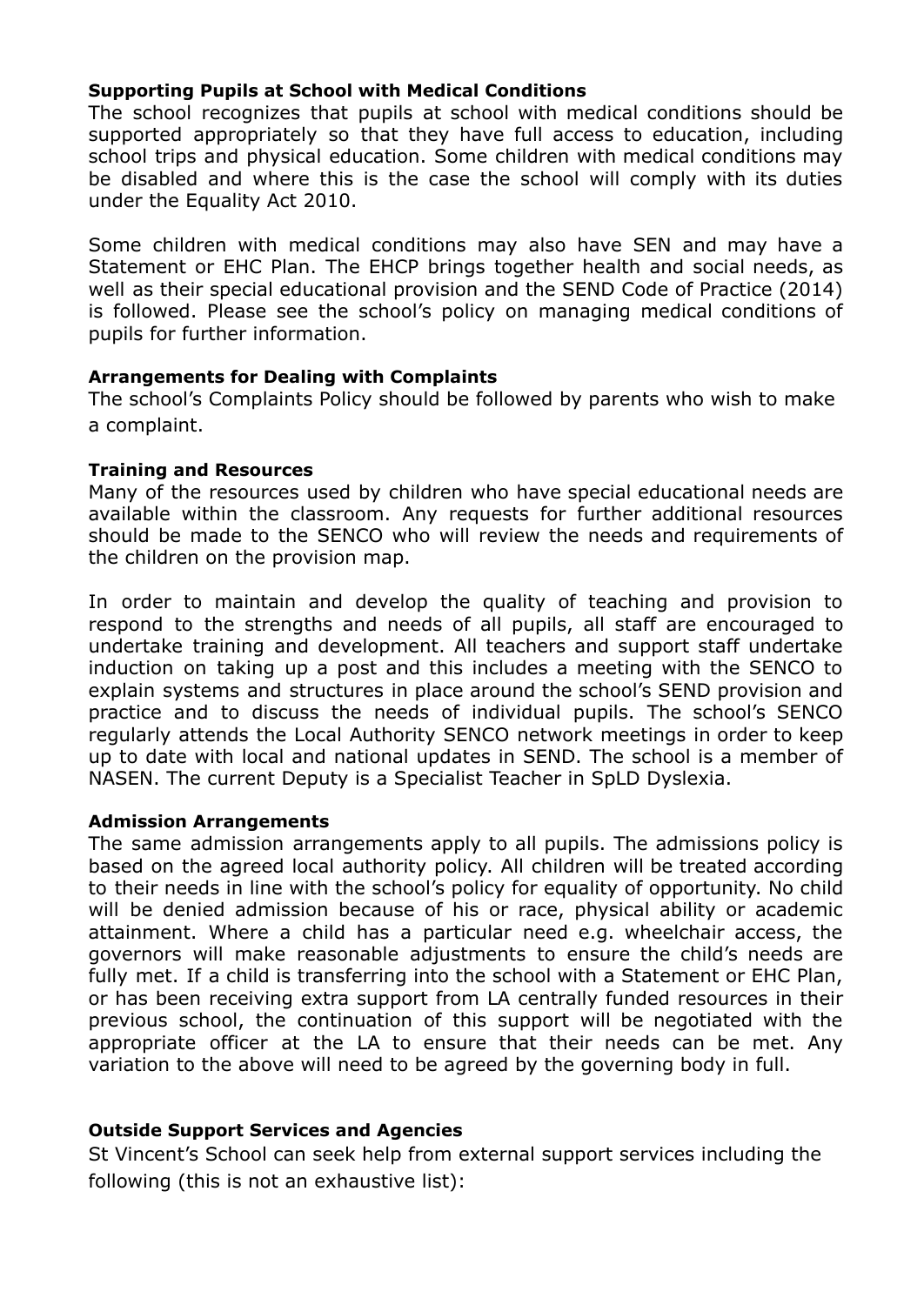- The Borough's Specialist Team and High Incidence Support Team
- The Educational Psychology Support Service
- The Speech and Language Therapy Support Service
- The Physiotherapy and Occupational Therapy services
- Parent Partnership
- CAMHS

We are happy to look at reports from professionals that parents employ independently but we may not be able to adopt recommendations. It is not possible for outside professionals to observe in the classroom as this can have a disruptive and disproportionate impact in the classroom.

# **The Governing Body**

The governor with special responsibility for SEN matters in St Vincent's School is Mr M Gradwell.

The governing body will:

- Appoint an SEN governor
- Do its best to ensure that the necessary provision is made for any child who has special educational needs
- Have regard to the Special Educational Needs Code of Practice (2014) when carrying out its duties towards all children with special educational needs
- Review the SEN policy and ensure it meets current legislation and the regulations set out in the SEN Code of Practice
- Ensure they are up to date and knowledgeable about the school's SEN provision, including how funding, equipment and personal resources are deployed
- Perform the duties of the Special Educational Needs and Disability Act (2001) including publishing a 3 year Disability Equality Scheme Access Plan
- Ensure the appointment of an appropriately qualified SENCO

# **Evaluating the Effectiveness of this Policy**

If the policy is effective in the school the following statements will be true:

- Children with SEN will be identified and supported
- There will be efficient assessment and monitoring arrangements in place
- There will be appropriate provisions for children with SEN
- All children will be given equality of opportunity to participate fully in school activities
- Staff will work collaboratively to remove barriers to learning and raise levels of achievement
- All children will make good progress
- Children will have access to a broad and balanced curriculum, differentiated as appropriate to meet individual needs
- There will be effective partnership between parents, school and outside agencies
- The views of the children will be valued and considered